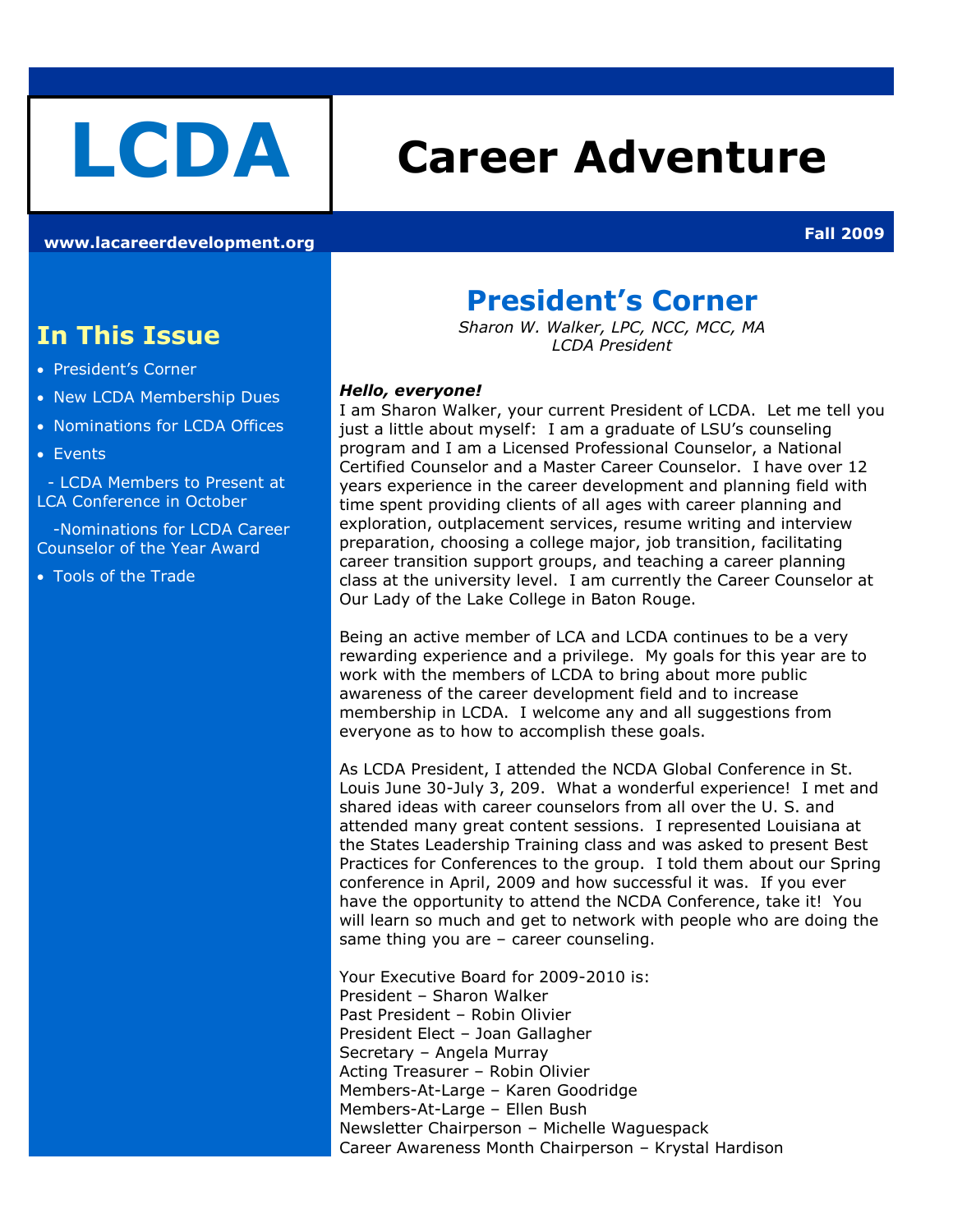### **2009-2010 Board**

*Sharon Walker President* Our Lady of the Lake College Baton Rouge, LA

*Joan Gallagher President-Elect* Louisiana State University Baton Rouge

*Angela Murray Secretary* LSU Lab School Baton Rouge

*Robin Olivier Past President/Acting Treasurer* Breaux Bridge

*Karen Goodridge Member-at-Large* Our Lady of the Lake College Baton Rouge

**Ellen Bush Member-at-Large** Southeastern Louisiana University Hammond

*Krystal Hardison Career Month Chairperson* Southeastern Louisiana University Hammond

*Michelle Waguespack Newsletter Chairperson* Success Labs Baton Rouge, LA

Please call me at 225-235-4590 or e-mail me at

[swalke02@ololcollege.edu](mailto:swalke02@ololcollege.edu) if you have any questions, suggestions or comments. I look forward to seeing everyone at the LCA Conference in Baton Rouge Oct. 4-7. The LCDA luncheon is on Tuesday, Oct. 6, 2009 at the Conference site which is the Hilton Hotel in downtown Baton Rouge.

Join with me in making 2009-2010 a fantastic year for LCDA!

### **New LCDA Membership Dues**

The Executive Board of LCDA met on July 17, 2009 and voted to raise the LCDA membership dues to \$10.00. Student dues and Retiree dues will be \$5.00. This change is effective immediately and affects new memberships as well as renewals. We invite all members of LCA to join our organization as career-related issues are often intertwined in various counseling settings. Our current membership includes counselors in K-12 schools, university/college campuses and private and corporate settings. Please consider joining LCDA today!

### **Nominations For LCDA Offices**

Nominations are needed for the following LCDA offices: *President Elect-Elect*

*Treasurer*

If you would like to nominate someone, check with that person first to make sure they will accept the office if elected, and e-mail that nomination to Sharon Walker at [swalke02@ololcollege.edu](mailto:swalke02@ololcollege.edu) Elections will be held in October at the LCA conference.

### **LCDA Members To Present Content Sessions At LCA Conference In October**

LCDA members will have two content sessions at the LCA Conference in October. Please check your programs and try to attend these two career-related sessions. These sessions are described as: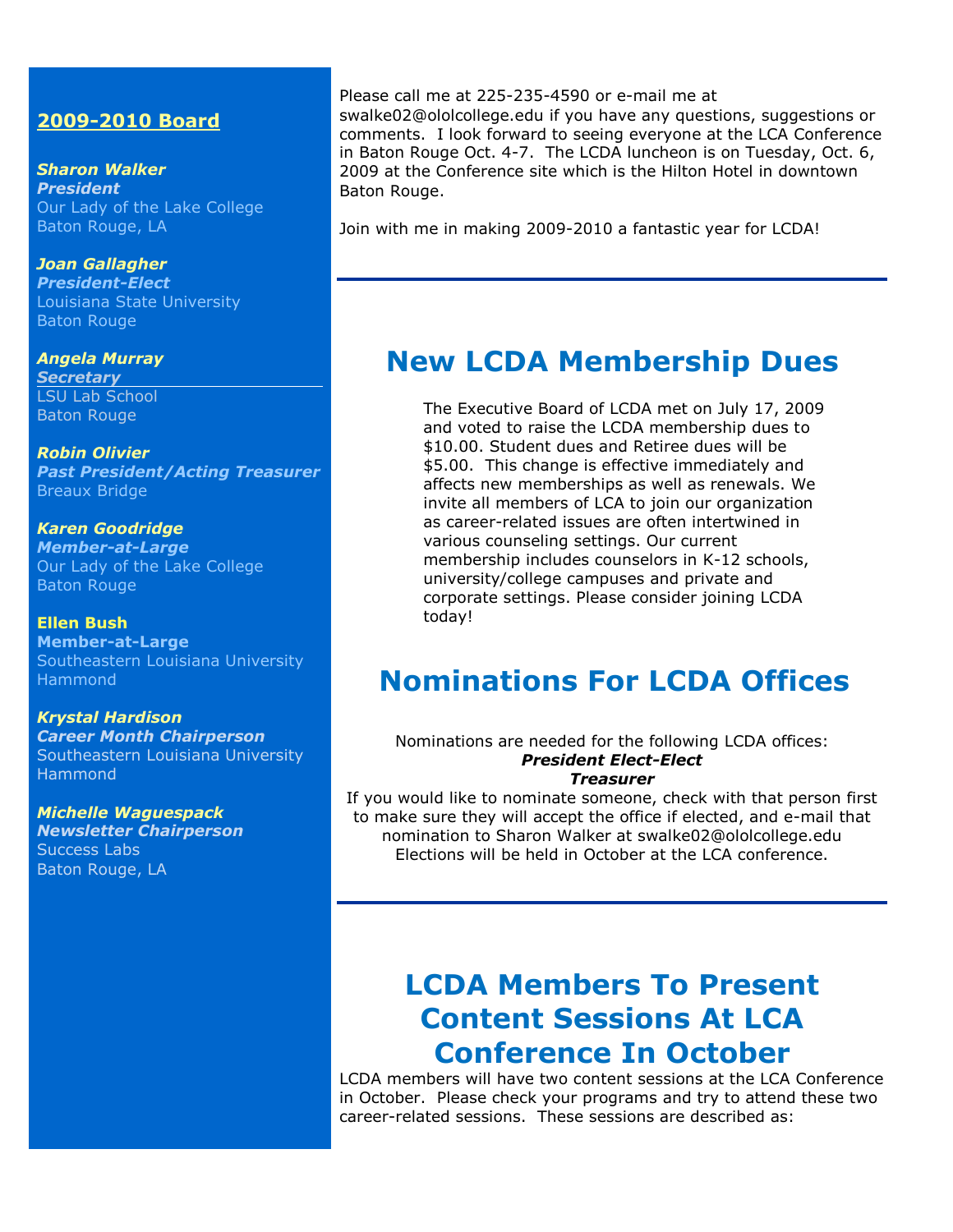### **Websites**

#### **NCDA**

**National Career Development Association**

[www.ncda.org](http://www.ncda.org/)

### **LCA**

### **Louisiana Counseling Association**

[www.lacounseling.org](http://www.lacounseling.org/)

#### **NECA**

**National Employment Counseling Association**

[www.geocities.com/Athens/Acropolis](http://www.geocities.com/Athens/Acropolis)

/6491/neca.html

#### **[SIS: Seminar Information Service](http://209.235.208.145/cgi-bin/WebSuite/tcsAssnWebSuite.pl?Action=FollowLinkItem&RecordID=225&AssnID=NCDA&DBCode=130285)**

#### **www.seminarinformation.com/**

SIS lists over 300,000 seminars, classes, workshops, corporate training events, and conferences offered annually. The Quick Search option can be used to find upcoming programs by title or topic, to browse the category lists to see what is offered in any given locations, or to target upcoming programs by location. Users can also enroll online.

### **1. Presentation Title***: From Pink Slip to Paycheck: Helping Clients Cope with Job Loss*

**Presenters:** Ellen Bush, Krystal Hardison, Lorett Swank, Sharon Fife and Michelle Waguespack

**Time:** 3:45-5:15 Tuesday, October  $6<sup>th</sup>$ 

**Program Summary:** Losing a job is ranked as one of the three top stressors in a person's life. It often means a loss of income, security, a community and a sense of identity. Shock, disbelief, anxiety, fear, worry, confusion, and blame are common emotions accompanying job loss. If not appropriately dealt with, these feelings can adversely impact the individual's psychological, social and physical well being, as well as impair his or her marital and family relationships. On another level, those experiencing job loss are often uncertain how to begin a job search or where to go for financial assistance so need resources for doing so.

With the fickle economic times we're experiencing today contributing to higher unemployment, it is expected that counselors in all settings will see an increase in the incidence of job loss related issues. The goals of this presentation are to help participants better understand the multifaceted consequences of job loss, explore approaches for helping clients deal with the issues accompanying job loss, and learn practical ways for helping them with the job search process.

#### 2. **Presentation Title:** *Find Your Bliss, Harness Your Gifts, Plan Your Counseling Career*

**Presenters**: Sharon Walker, Joan Gallagher

**Time:** 8:00-9:30 a.m., Tuesday, October 6

**Program Summary**: Evaluate your strengths and interests to maximize your career potential; Resume Writing; Interview Preparation; Networking your Way into Hidden Job Markets; and other job search strategies. This session will help prepare counselors and graduate students for job search.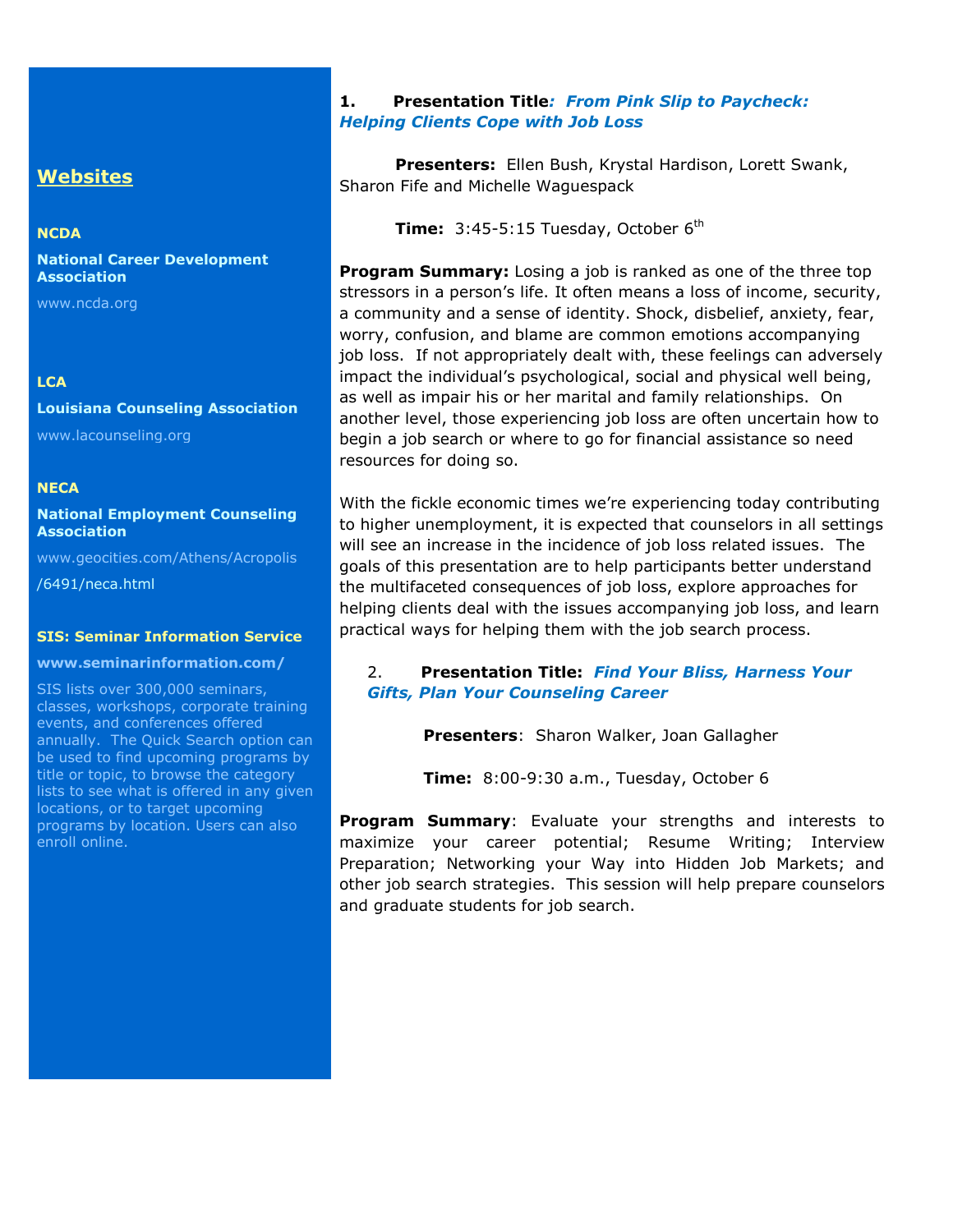### **Nominations LCDA 2009***"Louisiana Career Counselor of the Year"* **Award**

### **DEADLINE FOR TURNING IN NOMINATIONS IS SEPTEMBER 4, 2009!**

The Louisiana Career Development Association is currently accepting nominations for the newly established "Louisiana Career Counselor of the Year" award. The award is designed to recognize a current LCDA member for his or her exceptional contributions to the field of career development. The award will be presented at the LCDA business meeting during the LCA Annual Conference. **(LCDA board members are ineligible during their term of office.)** 

### **Selection criteria (the following areas will be rated):**

#### □ Membership in LCDA

 $\Box$  Years of service (at least three) in direct work with people in regards to career development in education, business and industry, non-profit, and/or private practice

 $\Box$  Quality of career-related service such as:

--commendable program development and/or delivery

--publications

--research

--professional workshops and/or presentations

--advocacy efforts to inform policy makers or the general public about career development

--professional distinction such as MCC, MCDP, Fellow etc.

--education or mentoring of students in career development, or of career counseling graduate

students

--service to the career counseling profession as indicated by leadership in professional

associations at the local, state, and/or national levels

--other distinguished career-related activity or service that can support the nomination

### **Nomination Process**

### *Please submit the following three items as a total nomination packet:*

*A letter of nomination***.** In your nomination letter please specifically address the selection criteria that relate to the nominee.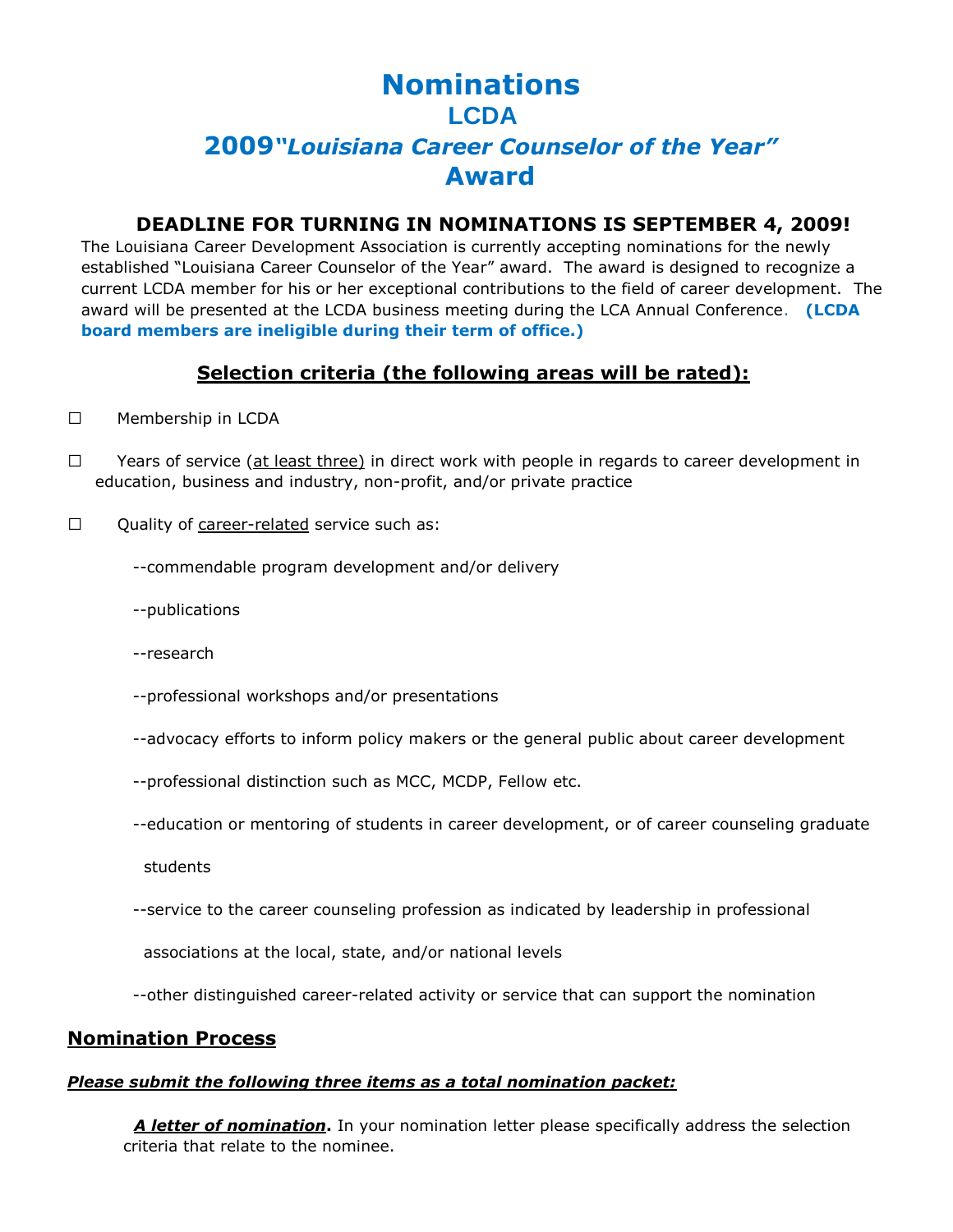*The nominee's resume or vita*, and any other supporting documents or additional letters that indicate how the nominee meets the award criteria.

*The nomination form* (see below).

### **Complete nomination packets must be emailed or postmarked by September 4, 2009. Incomplete packets or those postmarked or received after the deadline will not be considered.**

Mail or email the complete nomination packet to the address below. (*Note: If emailing, please send all required documents as one file rather than piecemeal.)*

Sharon Walker, LCDA President 201 Cora Dr. Baton Rouge, LA 70815 swalke02@ololcollege.edu

### **Nomination Form**

### **Louisiana Career Counselor of the Year Award**

*Please attach this form to your nomination materials and submit as a total packet. The submission deadline is September 4, 2009. Incomplete forms will not be accepted or returned for completion.*

### **About the Nominee:**

| $EMAIL \begin{tabular}{l} \hline \multicolumn{3}{c}{} & \multicolumn{3}{c}{} & \multicolumn{3}{c}{} \\ \multicolumn{3}{c}{} & \multicolumn{3}{c}{} & \multicolumn{3}{c}{} \\ \multicolumn{3}{c}{} & \multicolumn{3}{c}{} & \multicolumn{3}{c}{} \\ \multicolumn{3}{c}{} & \multicolumn{3}{c}{} & \multicolumn{3}{c}{} \\ \multicolumn{3}{c}{} & \multicolumn{3}{c}{} & \multicolumn{3}{c}{} \\ \multicolumn{3}{c}{} & \multicolumn{3}{c}{} & \multicolumn{3}{c}{} \\ \multicolumn{3}{c}$  |
|-------------------------------------------------------------------------------------------------------------------------------------------------------------------------------------------------------------------------------------------------------------------------------------------------------------------------------------------------------------------------------------------------------------------------------------------------------------------------------------------|
|                                                                                                                                                                                                                                                                                                                                                                                                                                                                                           |
| PHONE (home) <b>Example 2</b> and 2 and 2 and 2 and 2 and 2 and 2 and 2 and 2 and 2 and 2 and 2 and 2 and 2 and 2 and 2 and 2 and 2 and 2 and 2 and 2 and 2 and 2 and 2 and 2 and 2 and 2 and 2 and 2 and 2 and 2 and 2 and 2 and 2                                                                                                                                                                                                                                                       |
|                                                                                                                                                                                                                                                                                                                                                                                                                                                                                           |
|                                                                                                                                                                                                                                                                                                                                                                                                                                                                                           |
| <b>About the Nominator:</b>                                                                                                                                                                                                                                                                                                                                                                                                                                                               |
|                                                                                                                                                                                                                                                                                                                                                                                                                                                                                           |
|                                                                                                                                                                                                                                                                                                                                                                                                                                                                                           |
| $EMAIL \begin{tabular}{l} \hline \multicolumn{3}{c}{} & \multicolumn{3}{c}{} & \multicolumn{3}{c}{} \\ \hline \multicolumn{3}{c}{} & \multicolumn{3}{c}{} & \multicolumn{3}{c}{} & \multicolumn{3}{c}{} \\ \multicolumn{3}{c}{} & \multicolumn{3}{c}{} & \multicolumn{3}{c}{} & \multicolumn{3}{c}{} \\ \multicolumn{3}{c}{} & \multicolumn{3}{c}{} & \multicolumn{3}{c}{} & \multicolumn{3}{c}{} \\ \multicolumn{3}{c}{} & \multicolumn{3}{c}{} & \multicolumn{3}{c}{} & \multicolumn{3$ |
|                                                                                                                                                                                                                                                                                                                                                                                                                                                                                           |